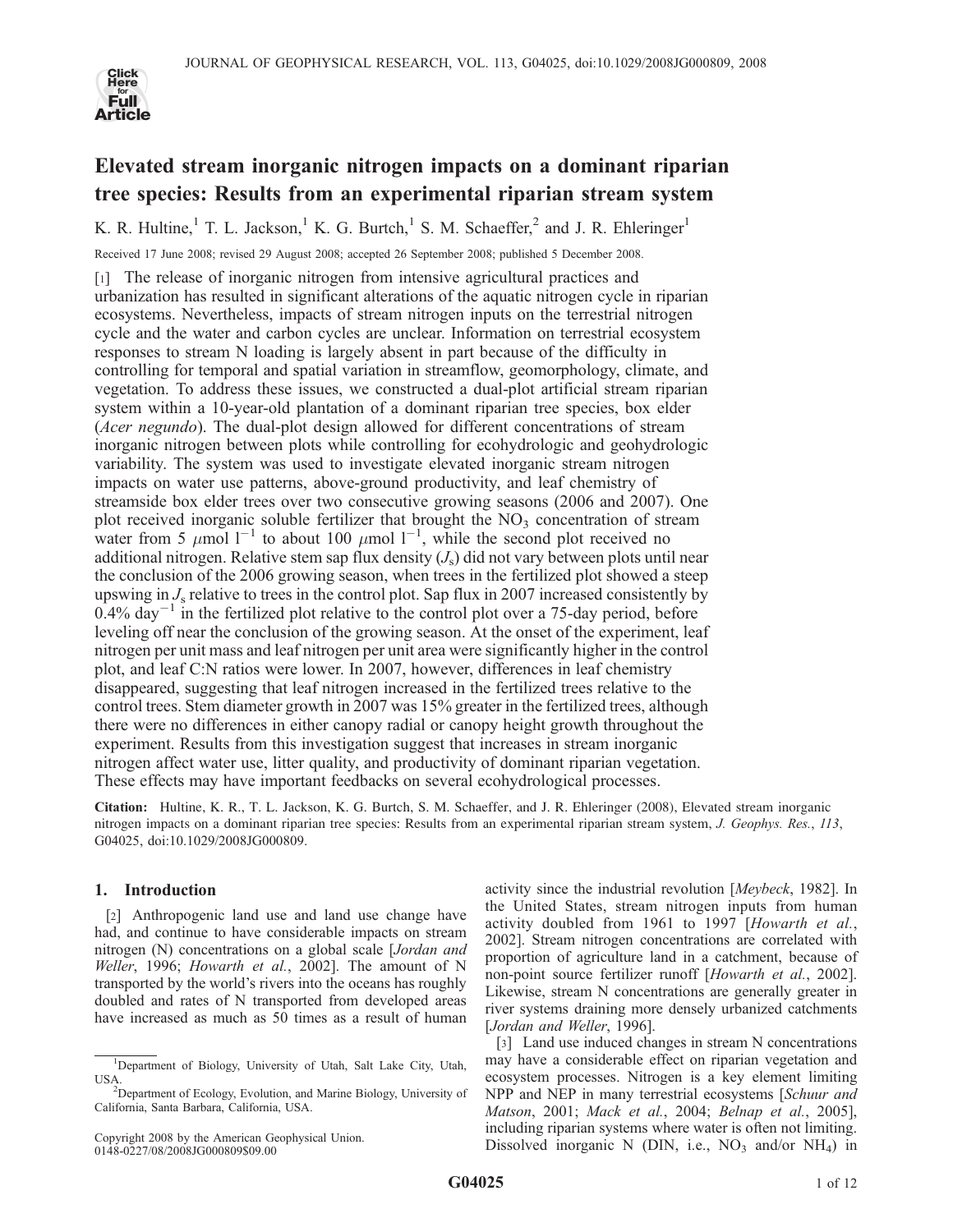groundwater and stream water can become a significant source for N uptake by streamside vegetation [Schade et al., 2002]. The amount of plant uptake of N is likely related to concentrations of N in surface and groundwater, N mineralization rates in riparian soils [Schade et al., 2002], and root activity in shallow soils versus groundwater and/or the capillary fringe. Riparian habitats that are dominated by phreatophytic tree species such as cottonwood (Populus spp.), willow (Salix spp.), and box elder (Acer negundo), typically have the highest potential to remove water and DIN from stream and groundwater systems because their relatively deep roots often tap the shallow groundwater table. In agricultural watersheds, for example, riparian buffer strips of cottonwood and willow have successfully been added to remove large amounts of N in runoff from fertilized fields, thereby improving stream water quality [Lowrance, 1998; Yamada et al., 2007].

[4] While there is considerable evidence that riparian vegetation acquires N from stream water and groundwater, it is unclear whether higher stream N concentrations results in greater rates of transpiration and productivity of riparian vegetation. Likewise, feedbacks between elevated stream N concentrations and ecohydrological processes such as evapotranspiration (ET), subsequent streamflow, carbon cycling, and other nutrient cycles are also unclear. Nitrogen fertilization typically increases leaf area, growth, and water use of tree stands that are not water limited [Ewers et al., 1999, 2001; Phillips et al., 2001; Hubbard et al., 2004]. In general, higher leaf area is associated with higher water use rates [Sala et al., 1996; Hubbard et al., 2004], although increases after canopy closure may be small because of reduced canopy light interception and increased boundary layer resistance [Jarvis and McNaughton, 1986; Martin, 1989]. Fertilization may also impact relative allocation to leaves and absorptive roots, resulting in higher leaf area to absorptive root area  $(A_1:A_r)$  ratios [Gower et al., 1992; Giardina et al., 2003], and lower water uptake capacity relative to transpiration capacity [Sperry et al., 1998; Hacke et al., 2000]. Therefore increased stream DIN concentrations could result in lower ET and productivity of riparian trees if increases are met with reduced water availability.

[5] The relationship between stream N and the structure and function of riparian vegetation have added importance in riparian systems that receive heavy inputs of N from agricultural runoff and urbanization. Nevertheless, information on the ecohydrological consequences of stream N loading is largely absent, in part because of the difficulty in controlling for confounding variables in time and space. For example, field studies assessing the effect of stream N on riparian ecosystem function have relied on comparisons of separate streams or reaches that not only vary in N content, but also other physical, chemical or biological parameters [Ferreira et al., 2006].

[6] In this paper we describe the construction and utilization of an artificial, dual-plot stream system built specifically to address impacts of stream DIN concentrations on riparian ecosystem function and productivity in the Intermountain West. The system is unique in that it allows for multiple long-term investigations, while controlling for changes in genetic composition of trees, streamflow, geomorphology, and riparian habitat. We present the results of a two-year investigation of the relationship between enhanced stream DIN concentrations and growth, leaf chemistry and transpiration fluxes of replicated clones of mature streamside box elder trees (A. negundo Sarg.). Soluble ammonium nitrate was injected into one of the stream systems to raise the  $NO<sub>3</sub>$  concentration from approximately 5  $\mu$ mol 1<sup>-1</sup> to roughly 100  $\mu$ mol 1<sup>-1</sup>, a typical concentration for stream reaches along the Wasatch Front in northern Utah that have received heavy inputs of DIN from agricultural or urban activities. We hypothesized that mature streamside box elder trees that received enhanced stream DIN would result in (1) increased stem sap flux rates, (2) increased above-ground net primary productivity, and (3) markedly increased leaf N and decreased leaf C:N ratios compared to streamside box elder trees that received no stream DIN addition.

# 2. Materials and Methods

# 2.1. Site Description

[7] The artificial stream system was constructed at the University of Utah, Department of Biology Growth Site at the east end of campus  $(40^{\circ}45'39.25''N, 111^{\circ}49'48.80''W,$ 1481 m). The growth site consists of a 100 m by 40 m open field of loamy soil. The upper 2 m of topsoil had been transported to the site a decade earlier, and therefore contained no soil horizons. Box elder cuttings collected from the nearby Red Butte Canyon Research Natural Area were potted in a glasshouse in 1997 and allowed to take root. The cuttings were taken from a single location in order to minimize genotypic variation. A total of 36 cuttings were transplanted at the growth site the following year three meters apart in a six by six grid. A total of 33 cuttings successfully established and have now reached reproductive maturity (the remaining three trees died shortly after transplanting).

[8] Volumetric soil moisture  $(\theta)$  was monitored with Campbell CS 616 water content reflectometer (WCR) probes (Campbell Scientific, Logan, UT). The WCR probes were installed in two vertical profiles in open trenches at 15-, 30-, 60-, and 90-cm depths were then immediately backfilled (Figure 1). Sensor output was logged every 30 s and stored as 30 min averages with a Campbell CR10X-2M data logger (Campbell Scientific, Logan, UT, USA). The output period was converted to volumetric soil water content using a factory derived linear calibration equation.

[9] Relative humidity, air temperature, photosynthetic active radiation, and precipitation were measured continuously from a micrometeorological station located 50 m from the artificial stream system. Relative humidity and air temperature were measured with a Vaisala HMP 45 AC humidity and temperature probe (Vaisala, Woburn, MA, USA), placed approximately 2 m above the ground surface. Photosynthetic active radiation  $(Q)$  was measured with a Li-Cor LI-190SZ quantum sensor (Li-Cor, Lincoln, NE, USA) placed approximately 3 m above the ground surface. Precipitation was measured with a Texas Electronics TE525 tipping bucket rain gauge (Texas Electronics, Inc., Dallas, TX). Micrometeorological data were measured every 30 s and stored as 10 min averages with a Campbell CR10X-2M data logger (Campbell Scientific, Logan, UT, USA). Measurements of relative humidity and air temperature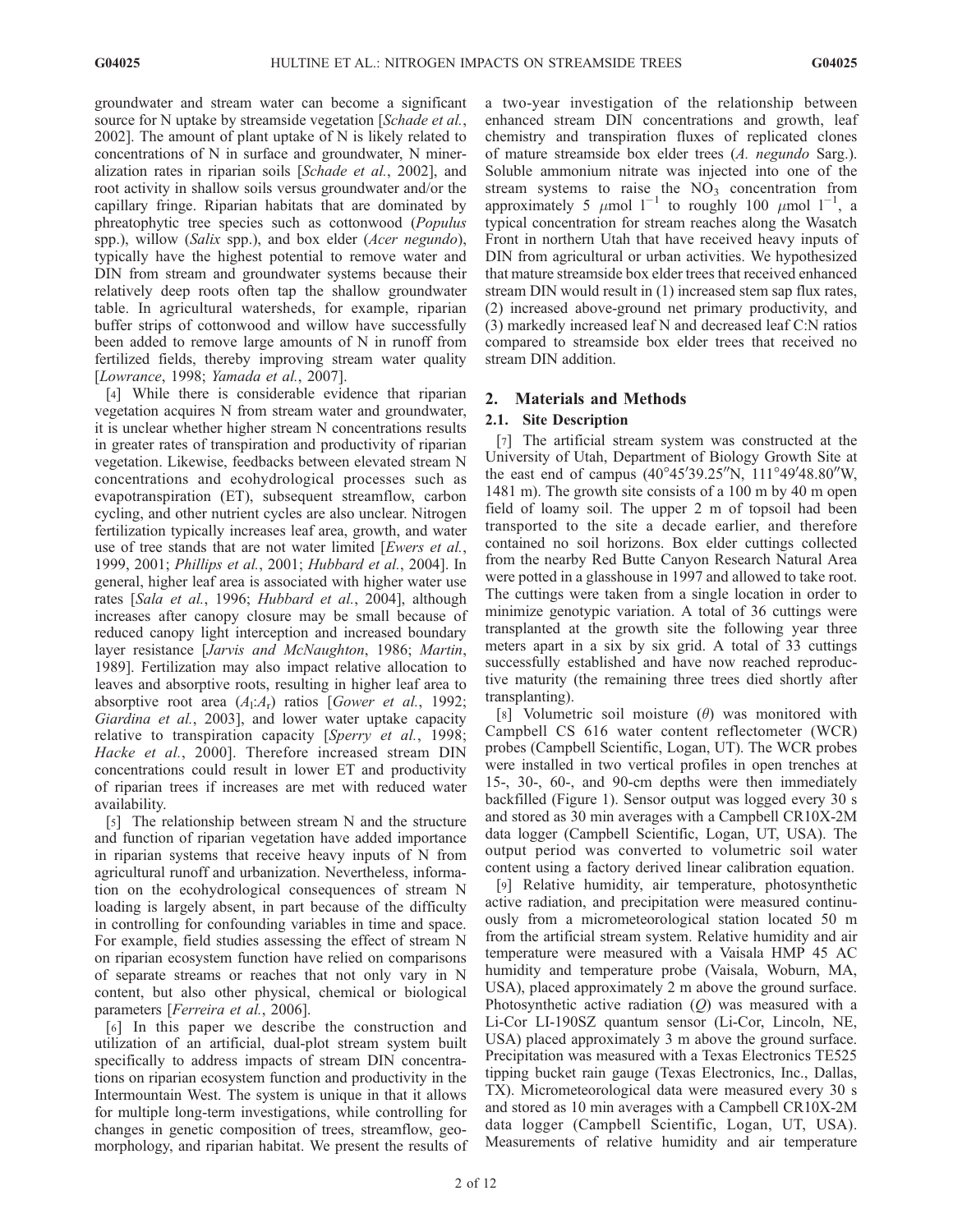

Figure 1. Schematic of the experimental riparian stream system constructed in 2005 at the University of Utah campus in Salt Lake City, UT. A detailed description of each numbered component (shown with arrows) are as follows: (1) Plumbing manifold: Valve system to control stream flow and injection rate from nitrogen tank. (2) Nitrogen tank: 175 g (662 l) tank that stores  $NH_4$ :  $NO_3$ solution. (3) Data logger enclosure: Enclosure that houses a Campbell CR 23X data logger for recording stream flow and nitrogen injection rates. (4) PVC piping: 0.75" (1.905 cm) dia. PVC piping that brings groundwater from plumbing manifold to artificial stream channels. (5) Stream channels: 1 m wide  $\times$ 0.25 deep stream channels constructed to transport groundwater through plot. (6) PVC piping in stream:  $0.75$ <sup>"</sup> (1.905 cm) dia. PVC piping that runs in a closed loop throughout the stream bed. (7) Adjustable bubblers: 360 degree adjustable bubblers that directly feed water from PVC into the stream channels. (8) PCV plot dividers:  $0.25$ <sup>n</sup> (0.635 cm) thick PVC sheets inserted vertically into the soil profile. The sheets were fabricated into single units using solvent acrylic glue and wood screws. (9) Elevated walkways: 0.6 m wide walkways constructed of treated wood and grated steel mounted on cement blocks. (10) Soil moisture monitoring: Campbell CS 616 WCR probes inserted into two vertical profiles at 15, 30, 60, and 90 cm soil depths. (11) Stream catch basins: 50 l drainage basins constructed of plastic tubs placed 50 cm below the depth of the streams.  $(12)$  Outflow piping:  $6''$  (15 cm) dia. flexible corrugated tubing that drained the catch basins into a lowland area away from the stream system.

were used to calculate atmospheric vapor pressure deficit (vpd).

#### 2.2. Construction of the Artificial Stream System

[10] The artificial stream system was constructed in the spring of 2005 in four primary phases: (1) burying PVC sheets to isolate plots, (2) construction of the streams, (3) construction of the plumbing system to feed the streams with water and nitrogen, and  $(4)$  construction of walkways to minimize soil disturbance (see Figure 1 for schematic of stream system).

[11] Two plots were established within the stream system to allow for a control plot (no stream nitrogen addition), and an experimental plot with nitrogen addition. Plots were established by digging 0.5 m wide, 2 m deep trenches with a small backhoe. It was determined from the trenching that rooting depth of all the box elder trees was within the upper one meter of the soil profile (depth to the water table is greater than 20 m). Thus trenching was well below rooting depth. Trenching occurred down the center of the box elder plantation, resulting in two plots: one north of the trench having 17 trees, and the other south of the center trench having 16 trees. Trenching also occurred down the outside of both plots, and at both ends of each plot, while leaving openings at both ends to plumb water and nitrogen inputs and outputs (Figure 1). Two WCR probes (see above) were installed at the bottom of the center trench at the east and west ends to determine whether water from the running streams infiltrated below the depth of the PVC sheets.

[12] Immediately after trenching,  $0.25''(0.635)$  cm) thick PVC sheets (SABIC Polymershapes, Salt Lake City, UT) were installed into the open trenches. The PVC sheets were originally purchased in  $4' \times 8'$  (1.2  $\times$  2.4 m) sheets. The sheets were cut to length so that they extended approximately 15 cm above the ground surface to prevent surface runoff between plots. The sheets were then fastened together in sections (three sheets per section) using solvent-based acrylic glue and installed into the trenches. The sections were then fastened with sheet metal screws. In some cases the sheets were bent at 45 or  $90^\circ$  angles, such as at both ends of the plots (see Figure 1). In these cases, they were heated with a heat gun, and carefully bent to the correct angle before installing into the trenches. After the PVC sheets were installed, they were allowed to settle for approximately 24 hours before backfilling the trenches with hand shovels.

[13] Streams were constructed to bring free-flowing water, pumped from a municipal water source, to within one meter of each tree (Figures 1 and 2). Two streams of approximately 1 m width and approximately 0.2 to 0.25 m depth were constructed in each plot with a small backhoe. Because there was already a gentle slope from the top (inflow) to the bottom (outflow) of both plots, it was not necessary to construct progressively deeper streams from top to bottom. The two streams in each plot were joined at the top (inflow) and bottom (outflow), effectively resulting in a single stream per plot (Figure 1). The streams were lined with a thin layer of gravel to reduce sediment transport. Water was fed by running  $0.75''$  (1.905 cm) diameter PVC pipe along the center for the entire length of the streams (Figures 1 and 2). The PVC configuration incorporated a T-junction at the inflow where the two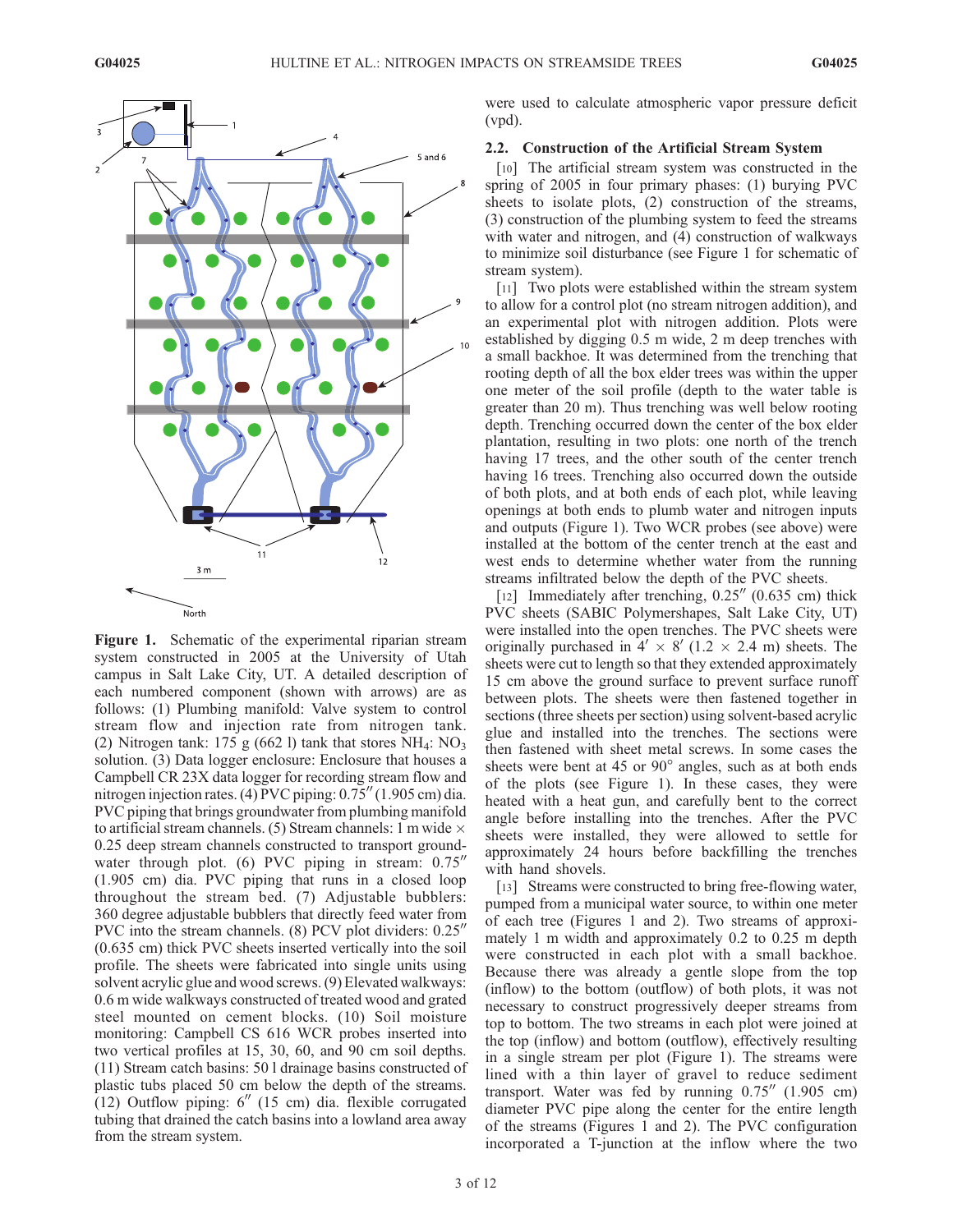

Figure 2. Photo looking east of the experimental riparian system constructed in 2005 on the campus of the University of Utah in Salt Lake City, UT (see Figure 1 for detailed description).

streams in each plot separated, and were rejoined where the two streams converged near the outflow so that each plot was fed water from a single irrigation unit (Figure 1). Water was delivered from the PVC piping to the stream from 360° adjustable bubblers. A single bubbler was placed at the top of each stream system, and near every tree in each plot (Figure 1). This allowed the system to be adjusted so that all trees could receive the same volume of water. However, in the present study, water was only delivered from the uppermost bubbler, so that diurnal streamflow variation could be monitored. The outflow consisted of a 50 l catch basin at the bottom of each plot. Fifteen cm diameter flexible corrugated tubing drained the catch basins into a large lowland area near Red Butte Creek.

[14] Irrigation supply and nitrogen injection into the stream system were controlled and monitored through an intricate plumbing manifold. Manual control valves at the manifold allowed for simultaneous adjustment of the water supply to each plot from 0 to 32  $1$  min<sup>-1</sup>. Although, the system could easily be operated to adjust streamflow to mimic phases of snowmelt/runoff, stormflow, and base flow, we operated the system at a constant flow rate of  $16-18$  l min<sup>-1</sup> so that we could focus the experiment on stream nitrogen impacts on ecosystem function. The streams were operated in 2006 and 2007 from late April, just before leaf flush until early November, well after leaf senescence commenced. Volumetric streamflow in each plot was monitored with a Dwyer, SFI-801-3/4-A711 flow meter/transmitter (Dwyer Instruments, Michigan City, IN). Each flow meter was individually calibrated against a Sensus SR 2 magnetic drive water meter (Sensus Metering Systems, Raleigh, NC) at flow rates between 10 and 60  $1$  min<sup>-1</sup>. After calibration, the flow meters were installed into the plumbing manifold and connected to a Campbell CR23X datalogger (Campbell Scientific, Logan, UT). Data were logged every 30 s and stored as 30 min averages.

[15] Three elevated walkways were constructed across the plots to minimize soil disturbance during research activities (Figure 2). The walkways were constructed from treated  $4'' \times 4''$  (10.15  $\times$  10.15 cm) lumber mounted on cement blocks, creating a 0.6 m wide frame that spanned the length of the two plots. Grated steel was then stapled to the wood frame providing a sturdy walkway across the plots. The

grated steel allowed for enough sunlight and air to pass under the walkways to prevent significant microenvironmental gradients.

## 2.3. Stream Nitrogen Treatment

[16] Nitrogen was injected into the irrigation manifold using a Dosatron DI16 solution injection system (Dosatron, Clearwater, FL). The DI16 allowed for adjustable injection rates from 1:500 (0.2%) to 1:64 (1.6%) of streamflow. The injector was installed directly into the plumbing manifold, which allowed nitrogen solution to be introduced to either stream system through a network of locking valves. The north plot was randomly selected to receive nitrogen from the injector, while the south plot served as a control plot. Quarter inch (0.635 cm) inside diameter Tygon tubing was connected to the DI16 injector with the other end inserted into a 175-gallon (662 l) plastic tank. The tank was filled with water and 34-0-0 water-soluble,  $17\% \text{ NH}_4$ ,  $17\% \text{ NO}_3$ fertilizer was added. A small electric pump was placed in the tank to keep the nitrogen well mixed. The adjustable injection rate allowed the nitrogen concentration in stream water to be adjusted by either varying the injection rate or the concentration of nitrogen in the tank. The injection rate was monitored with a Dwyer TF1032 turbine flow sensor (Dwyer Instruments, Michigan City, IN). The flow sensor was calibrated by running water through the sensor's turbine, while collecting the outflow in a graduated cylinder over a measured rate of time. Flow rates were calibrated incrementally from 3  $1 \text{ hr}^{-1}$  to 12  $1 \text{ hr}^{-1}$ . The flow sensor was installed to the Tygon tubing between the Dosatron and the nitrogen water tank, and connected to a Campbell 23X datalogger (Campbell Scientific, Logan, UT). Injection rates were logged every 30 s and stored as 30 min averages.

[17] The injection rate and nitrogen concentration in the tank were adjusted to bring the stream nitrate concentration from a background of about 5  $\mu$ mol l<sup>-1</sup> to 100  $\mu$ mol l<sup>-1</sup>, a concentration that is typical for urban stream systems in northern Utah. Nitrogen was added to the north plot from early May until early October in 2006 and 2007. Stream NO<sub>3</sub> concentrations were periodically measured using methods outlined by Nydahl [1976] and Parsons et al. [1984]. In 2007, a 15N tracer was added to the fertilizer to bring the  $\delta^{15}$ N of NH<sub>4</sub> and NO<sub>3</sub> in stream water from a measured value of  $-0.2\%$  (in reference to a known atmospheric standard) to approximately +200%. The label allowed us to determine whether the box elder trees were acquiring stream nitrogen. To achieve a 200% label, one gram of 10 atom% <sup>15</sup>NH<sub>4</sub>/<sup>15</sup>NO<sub>3</sub> (ICON Isotopes, Summit, NJ) was mixed with every 800 g of fertilizer added to the irrigation system. The  $15N$  label was added to the fertilizer from early May through early August.

## 2.4. Stem Sap Flux Measurements

[18] Granier-type temperature sensors [Granier, 1987; Hultine et al., 2007] were constructed in the laboratory to measure stem sap flux density  $(J_s, g H_2O m^{-2}$  sapwood s<sup>-1</sup>) of the box elder trees. Each sensor consisted of a pair of 10 mm long, 20 mm diameter stainless steel probes inserted approximately 15 cm apart along the axis of the hydroactive xylem (i.e., sapwood). The azimuth direction of each sensor was randomly selected to eliminate potential biases due to non-uniformity in sap flux around the stem. The upper probe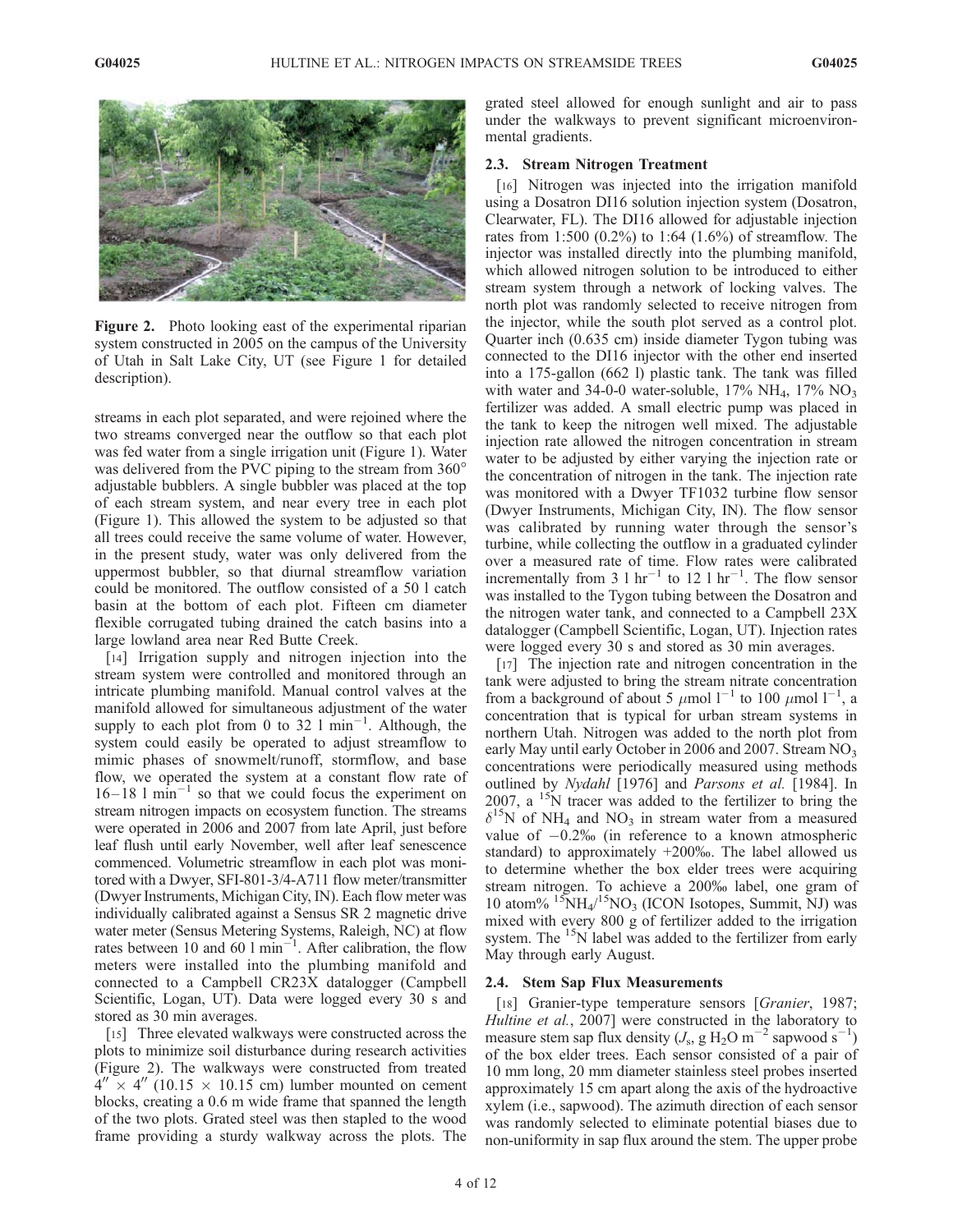(i.e., toward the canopy) was supplied with constant heat of 200 mW, and the temperature difference between the heated probe and the lower, unheated reference probe was converted to sap flux density according to Granier [1987]:

$$
J_s = 0.0119 \left( \frac{\Delta T_0}{\Delta T} - 1 \right)^{1.23} \tag{1}
$$

where  $\Delta T$  is the temperature difference between the heated and unheated probes and  $\Delta T_0$  is the temperature difference obtained under zero flow conditions. We assumed that zero flow only occurred at night when vapor pressure deficit was at or near zero.

[19] A single sensor was inserted into the main stem of each tree at approximately 1.0 m above the ground. Temperature differences of all sensors were logged every 30 s and stored as 30 min averages with a Campbell CR10X-2M data logger (Campbell Scientific, Logan, UT, USA). Mean daytime  $J_s$  was calculated in order to correlate with mean daytime vpd. Daytime was defined by the period when Q was greater or equal to 10  $\mu$ mol m<sup>-2'</sup>s<sup>-1</sup>.

[20] Total daily and annual tree transpiration in each plot was calculated by multiplying  $J_s$  by sapwood area  $(A_s)$ . However, because sap flux studies on these trees are ongoing, we have not yet established sapwood, area/stem diameter relationships due to the destructive nature of estimating sapwood depth. Therefore, sapwood area of each tree was estimated from allometric relationships between stem diameter and  $A_s$  determined on streamside box elder trees in Red Butte Canyon [Hultine et al., 2007]. Stem diameter was determined as the midpoint between measurements taken at the conclusion of the previous growing season and measurements taken at the conclusion of the current growing season.

# 2.5. Leaf Mass per Area, Leaf  $\delta^{13}$ C, Leaf Nitrogen, and Relative Growth Rate Measurements

[21] Leaf carbon isotope ratios were measured ( $\delta^{13}$ C, ‰) to assess the relative balance between the supply of  $CO<sub>2</sub>$  via leaf conductance and the demand for  $CO<sub>2</sub>$  by photosynthetic enzymes. Specifically, decreases in stomatal conductance and/or increases in photosynthetic capacity (from increased leaf N content) will result in reduced fractionation against <sup>13</sup>C and less negative values of leaf  $\delta^{13}$ C [Ehleringer, 1991]. Carbon isotope ratios of bulk leaf tissue, leaf nitrogen content per unit leaf mass ( $N_{\text{mass}}$ , mg g<sup>-1</sup>), and nitrogen per unit leaf area ( $N_{\text{area}}$ , mg cm<sup>-2</sup>) and leaf mass per area  $(LMA, g m^{-2})$  were measured in leaves collected from each box elder tree in May, early July, and late August of 2006 and 2007. Fresh leaves were scanned with a highresolution computer scanner, and one-sided leaf area was measured using public domain NIH image program software (http://rsb.info.nih.gov/nih-image/). Leaves were then oven-dried for 72 hours at  $70^{\circ}$ C and weighed to the nearest 0.01 g to obtain LMA. Leaves were ground to a fine powder and analyzed for nitrogen content and carbon isotope ratios using an elemental analyzer (Carlo Erba, Model 1108, Milano, Italy) coupled with a Finnigan MAT delta S isotope ratio mass spectrometer (San Jose, CA, USA) at the Stable Isotope Ratio Facility for Environmental Research (SIRFER)

Lab, at the University of Utah. Carbon isotope ratios were calculated using  $\delta$  notation:

$$
\delta = \left(\frac{R_{\text{sample}}}{R_{\text{standard}}} - 1\right) * 1000\tag{2}
$$

where R is the ratio of the heavy isotope  $(^{13}C)$  to the lighter isotope  $(^{12}C)$ , and the standard was V-PDB. The instrument error (twice the standard deviation) associated with each observation was  $\pm 0.1\%$ . Leaf nitrogen content per unit leaf area was calculated by multiplying  $N_{\text{mass}}$  by LMA.

[22] Relative growth rates of each tree were estimated by measuring the annual percent change in stem diameter, canopy height, and canopy radius (i.e., drip line) of each tree in the fall after leaf drop. Leaf area was determined allometrically by correlating stem diameter with total branch diameter of all branches extending from the main stem, then correlating branch diameter with total number of nodes, and finally calculating mean leaf area per node. Leaf area per node was determined by collecting leaves from eight nodes per tree, leaves were immediately dried and weighed using methods described above. The mean mass per node was then determined and the previously established LMA was used to calculate mean leaf area per node. Leaf area index (LAI,  $m^2 : m^{-2}$ ) was calculated by dividing total leaf area with canopy area determined from canopy radius measurements.

# 2.6. Background Soil Nitrogen,  $\delta^{15}$ N, and Carbon Content

[23] Background soil nitrogen content,  $\delta^{15}$ N, organic carbon content, and C:N ratios were determined from soil cores collected at  $15-20$  cm depths. Six cores (three per plot) were collected in the intercanopy spaces at a minimum distance of 2 m from the nearest stream. Soil samples were oven dried at  $70^{\circ}$ C for 72 hours and ground into fine powder. In order to remove inorganic carbon bound in soil carbonates, three grams of soil were separated from each sample and washed for over 48 hours with 50 ml of 0.5 M HCL. Soil organic carbon content and soil nitrogen were analyzed on washed and unwashed soils, respectively, using an elemental analyzer (Carlo Erba, Model 1108, Milano, Italy) coupled with a Finnigan MAT delta S isotope ratio mass spectrometer (San Jose, CA, USA) at the Stable Isotope Ratio Facility for Environmental Research (SIR-FER) Lab at the University of Utah.

#### 2.7. Statistical Analysis

[24] Because of the constraints for building multiple plots (as often is the case in experimental ecosystem studies), we were only able to compare within-plot variation and not between-plot differences. In other words, the experimental design was limited to pseudo-replicated trees.

[25] Regression analysis was performed to detect relative changes in  $J<sub>s</sub>$  between fertilized and control trees through time using analysis of variance (ANOVA). Regression analysis was performed to detect plot-scale differences in the response of  $J<sub>s</sub>$  to vpd using analysis of covariance (ANCOVA). Mean plot differences in  $J_s$ , leaf traits and relative growth rates during individual sampling periods and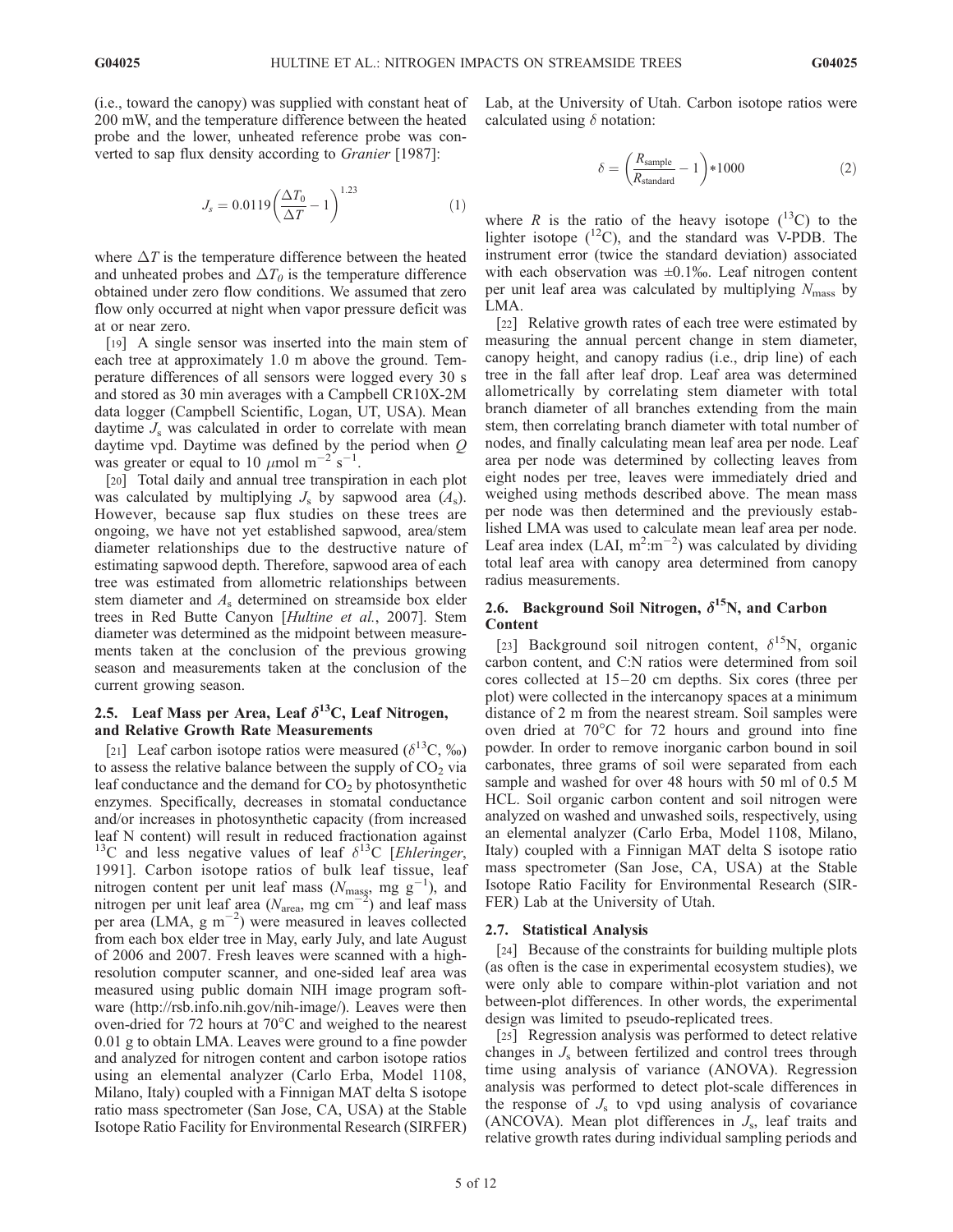

Figure 3. Leaf  $\delta^{15}N$  content of box elder trees receiving stream NH<sub>4</sub>NO<sub>3</sub> addition with a  $\delta^{15}$ N isotopic label relative to trees receiving no nitrate addition. The  $\delta^{15}N$  label was added to the  $NH<sub>4</sub>NO<sub>3</sub>$  stream fertilizer from 11 May 2007 (DOY 132) through 14 July 2007 (DOY 195). The label brought the  $\delta^{15}NO_3$  of the fertilized stream from approximately  $-0.2\%$  to approximately 200‰, while  $\delta^{15}NO_3$  of the control stream remained about 2.0 ‰. Error bars represent  $\pm 1$  standard error of the mean.

months were analyzed using a Students  $t$  test. Mean seasonal differences between plots in mean daily sap flux scaled transpiration were analyzed using a Students t test. Plot differences in the seasonal course of leaf traits were assessed by repeated measures analysis of variance (MAN-OVA) where multiple measurements on a given tree constituted the repeated variables [*Potvin et al.*, 1990]. In each analysis, the main effect of plot was tested as a between subjects effect. JMP 5.1 (SAS institute Inc, Cary, NC, USA.) was used for all statistical analysis, with  $P \leq 0.05$ as the significance level.

## 3. Results

# 3.1. Leaf  $\delta^{15}N$  Content and Background Soil N and C:N

[26] Mean bulk soil nitrogen content in the intercanopy spaces was 0.09%, with a standard error (SE) of 0.01, while mean C:N was 31.5 (SE = 1.4). Mean  $\delta^{15}$ N of bulk soil was slightly, but not significantly, lower in the fertilized plot compared to the control plot:  $6.2\%$  (SE = 0.6) and  $6.9\%$  $(SE = 0.3)$ , respectively  $(P = 0.37, n = 3$  soil samples per plot). At the onset of the experiment, mean leaf  $\delta^{15}N$  of the fertilized plot was also lower  $(7.1\%_{0}, \text{SE} = 0.34)$  compared to the control plot (8.2‰, SE = 0.30) ( $P = 0.0365$ ). The lower leaf  $\delta^{15}$ N in the fertilized plot was maintained throughout the 2006 growing season (Figure 3). In 2007, a nitrogen isotope label was added to the  $NH<sub>4</sub>NO<sub>3</sub>$  fertilizer to bring stream nitrate  $\delta^{15}$ N from  $-0.2\%$  to approximately 200%. Bulk leaf nitrogen, measured from leaves collected 10 days after the label was released, showed a slight relative shift in  $\delta^{15}N$ between plots compared to 2006 (Figure 3). Leaves collected in July and August of 2007 showed a larger shift in leaf  $\delta^{15}N$ compared to similar periods in 2006 (Figure 3), suggesting that the trees in the fertilized plots were acquiring stream nitrogen throughout the year. In July of 2007, leaf  $\delta^{15}N$  was marginally higher in the fertilized trees than in the control trees ( $P = 0.0585$ ), and was significantly higher in the fertilized trees in August ( $P = 0.0366$ ).

## 3.2. Stem Sap Flux

[27] At the onset of the experiment, mean daily  $J_s$  was generally 10 to 20% lower in the fertilized plot  $(J_{\rm s, Fert})$ compared to the control plot  $(J_{s,Con})$  (Figure 4a), and was significantly lower in May–June and July (Table 1). Sap flux density remained consistently lower in the fertilized plot until early August, around day of year 220. By late August,  $J_s$  ranged from about 10 to 25% higher in the fertilized plot compared to the control plot (Figure 4a). There was a significant, linear relationship in 2006 between relative  $J_s$  ( $J_{s, \text{Fert}}$ : $J_{s, \text{Con}}$ ) and time, although the fraction of the variance explained was modest ( $R^2 = 0.21$ ,  $F = 27.7$ ,  $P <$ 0.0001,  $n = 107$  days). However, a second-order polynomial relationship explained more of the variation than the linear relationship ( $R^2 = 0.36, F = 28.9, P < 0.0001$ ), incorporating the late season upswing in  $J_{\rm s, Fert}$ :  $J_{\rm s, Con}$  (Figure 4a).

[28] In early 2007,  $J_s$  was again lower in the fertilized trees, but by only 5 to 10% compared to the trees in the control plot (Figure 4b), and these differences were not significant in May–June (Table 1). By 14 June (DOY 165),



**Figure 4.** Relative difference in mean daytime stem sap flux density  $(J_s, g m^{-2} s^{-1})$  in box elder trees receiving stream  $NH_4NO_3$  addition relative to trees receiving no  $NH_4NO_3$  addition during the 2006 and 2007 growing seasons. (a) Relationship between mean  $J_s$  of fertilized trees relative to control trees from 18 May (DOY 138) to 1 September (DOY 244) 2006. (b) Relationship between mean  $J_s$  of fertilized trees relative to control trees from 14 May (DOY 134) to 1 September (DOY 244) 2007. Both panels show linear and second-order polynomial regressions.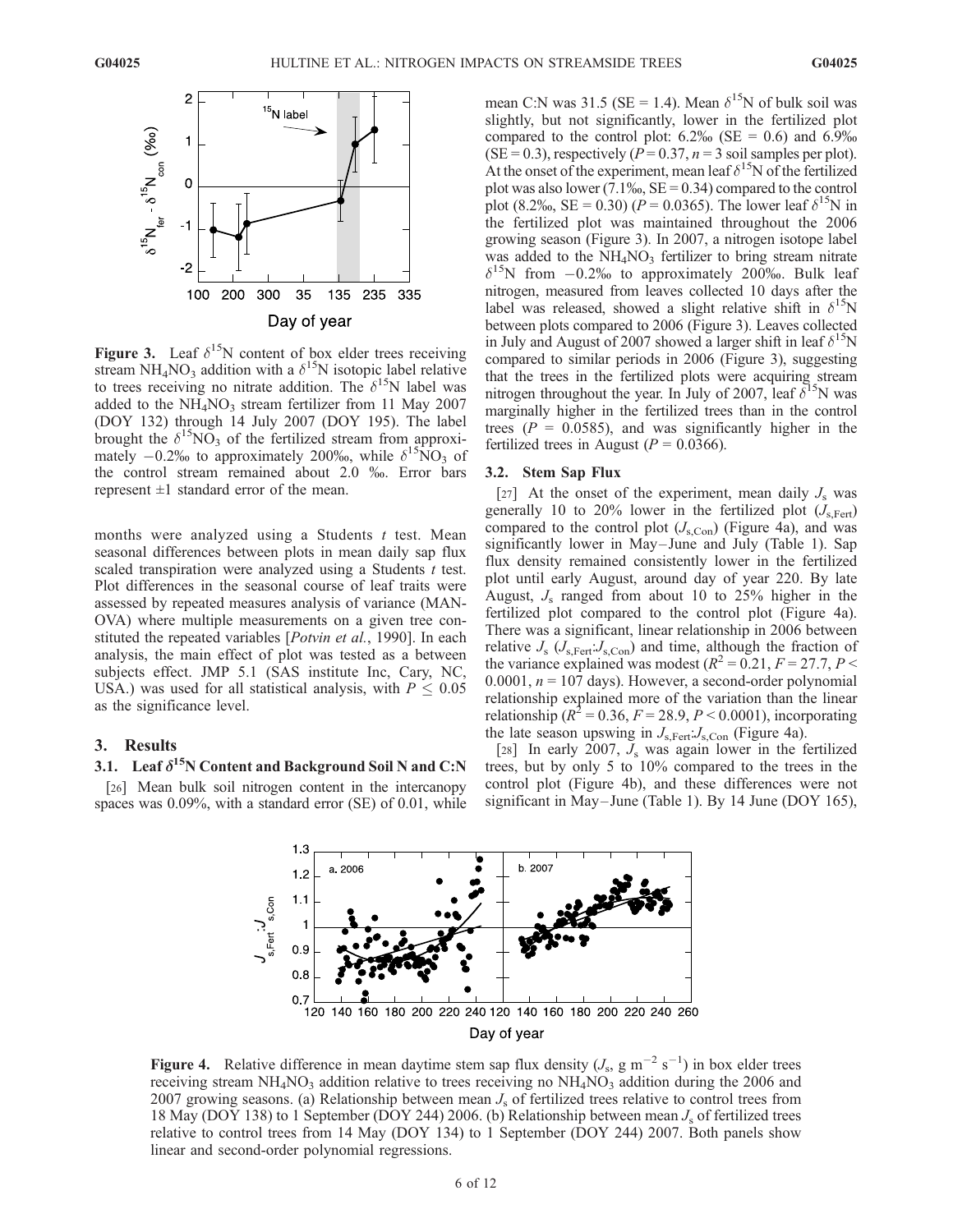Table 1. Mean Daytime Sap Flux (g m<sup>-2</sup> s<sup>-1</sup>) of Box Elder Trees and Mean Daytime Atmospheric Vapor Pressure Deficit (kPa) at an Experimental Riparian System in Salt Lake City, UT During the 2006 and 2007 Growing Seasons<sup>a</sup>

|             | 2006        |             |          |            | 2007        |             |          |      |
|-------------|-------------|-------------|----------|------------|-------------|-------------|----------|------|
| Month       | Fertilized  | Control     |          | <b>vpd</b> | Fertilized  | Control     |          | vpd  |
| $May$ -June | 44.7 (1.38) | 50.9(1.53)  | 0.0035   | 2.21       | 58.7 (1.98) | 59.7 (2.03) | 0.73     | 2.47 |
| July        | 38.0(0.64)  | 43.3(0.70)  | $0.0001$ | 3.07       | 51.8 (1.01) | 47.0(1.00)  | 0.0015   | 3.34 |
| August      | 39.5(1.13)  | 39.4 (0.96) | 0.92     | 2.63       | 45.6(0.65)  | 41.4 (0.66) | < 0.0001 | 2.92 |

Bold data indicate significant differences at  $P \leq 0.05$ .

 ${}^{\text{a}}$ Fertilized trees received stream NH<sub>4</sub> and NO<sub>3</sub> addition, while control trees received stream water without nitrogen addition. Probability values (P) of plot differences in are from  $J_s$  pooled mean values during each period.

 $J<sub>s</sub>$  was consistently higher in the fertilized trees, and remained higher throughout the growing season. There was a significant linear relationship between  $J_{\rm s, Fert}$ :  $J_{\rm s, Con}$ and day of year, which explained a large fraction of the observed variance ( $R^2 = 0.63$ ,  $F = 178.0$ ,  $P < 0.0001$ ). A second-order polynomial regression again explained more of the variance than a linear regression ( $R^2 = 0.71$ ,  $F =$ 126.0,  $P < 0.0001$ ). In other words,  $J_{\rm s, Fert}$ ;  $J_{\rm s, Con}$  increased throughout the growing season until the end of July (about day of year 210) where differences in  $J_s$  between plots leveled off (Figure 4b). Mean differences in  $J_s$  were significant in both July and August (Table 1).

[29] Sap flux was generally higher in both plots in 2007 relative to 2006 (Table 1). Sap flux density increased from 2006 to 2007 in the fertilized plot 31, 37, and  $15\%$  in May June, July, and August, respectively, while in the control plot,  $J_s$  increased 17, 5, and 5% in May–June, July, and August respectively. The higher sap flux in 2007 may be a consequence of higher mean monthly daytime vpd that occurred in 2007 relative to 2006 (Table 1). In habitats where soil water is non-limiting (i.e., along streamsides), patterns of plant water use result largely from atmospheric drivers such as vapor pressure deficit and sunlight. However, in 2006  $J_s$  was not well correlated with vpd in either plot (data not shown), suggesting that stomatal conductance may have been primarily limited by soil water deficits and not atmospheric water deficits. Conversely, mean daytime  $J_s$ in 2007 from trees in both plots was well correlated with daytime vpd (Figure 5), suggesting that the tree roots were tightly coupled to soil water. The relationship in 2007 between sap flux density  $(J_s)$  and vpd was non-linear, and was therefore fitted with an exponential saturation model:

$$
J_s = b_1 (1 - e^{-b_2 v p d}) \tag{3}
$$

where  $b_1$  and  $b_2$  are fitting parameters. Early in the growing season (May-June), the model explained 86 and 81% of the variability in  $J_s$  of trees in fertilized and control plots, respectively ( $P < 0.0001$  for fertilized and control trees) (Figure 5a). In July, the model explained 54 and 66% of the variability of  $J_s$  in fertilized and control plots, respectively  $(P < 0.0001$  for fertilized and control trees) (Figure 5b), and in August, the model explained 52 and 67% of the variability of  $J<sub>s</sub>$  in fertilized and control plots, respectively  $(P < 0.0001$  for fertilized and control trees) (Figure 5c).

[30] Plot-scale differences in the response of  $J_s$  in 2007 to vpd were tested using analysis of covariance. In May – June,  $J<sub>s</sub>$  was highly correlated with vpd ( $F = 271.0, P \le 0.0001$ ), and remained highly correlated in July ( $F = 101.4$ ,  $P <$ 0.0001), and August ( $F = 75.6$ ,  $P < 0.0001$ ). In May–June, there were no differences in the response of  $J_s$  to vpd between trees in the fertilized and control plots ( $P = 0.49$ , Figure 5a). Conversely, there were sharp differences be-



Figure 5. Relationship between mean daytime stem sap flux density  $(J_s)$  and mean daytime vapor pressure deficit (vpd) in box elder trees receiving stream  $NH<sub>4</sub>NO<sub>3</sub>$  addition and trees receiving no  $NH<sub>4</sub>NO<sub>3</sub>$  addition during the 2007 growing season. Data were collected from 14 (a) May to 30 June, (b) 1 to 31 July, and (c) 1 to 31 August.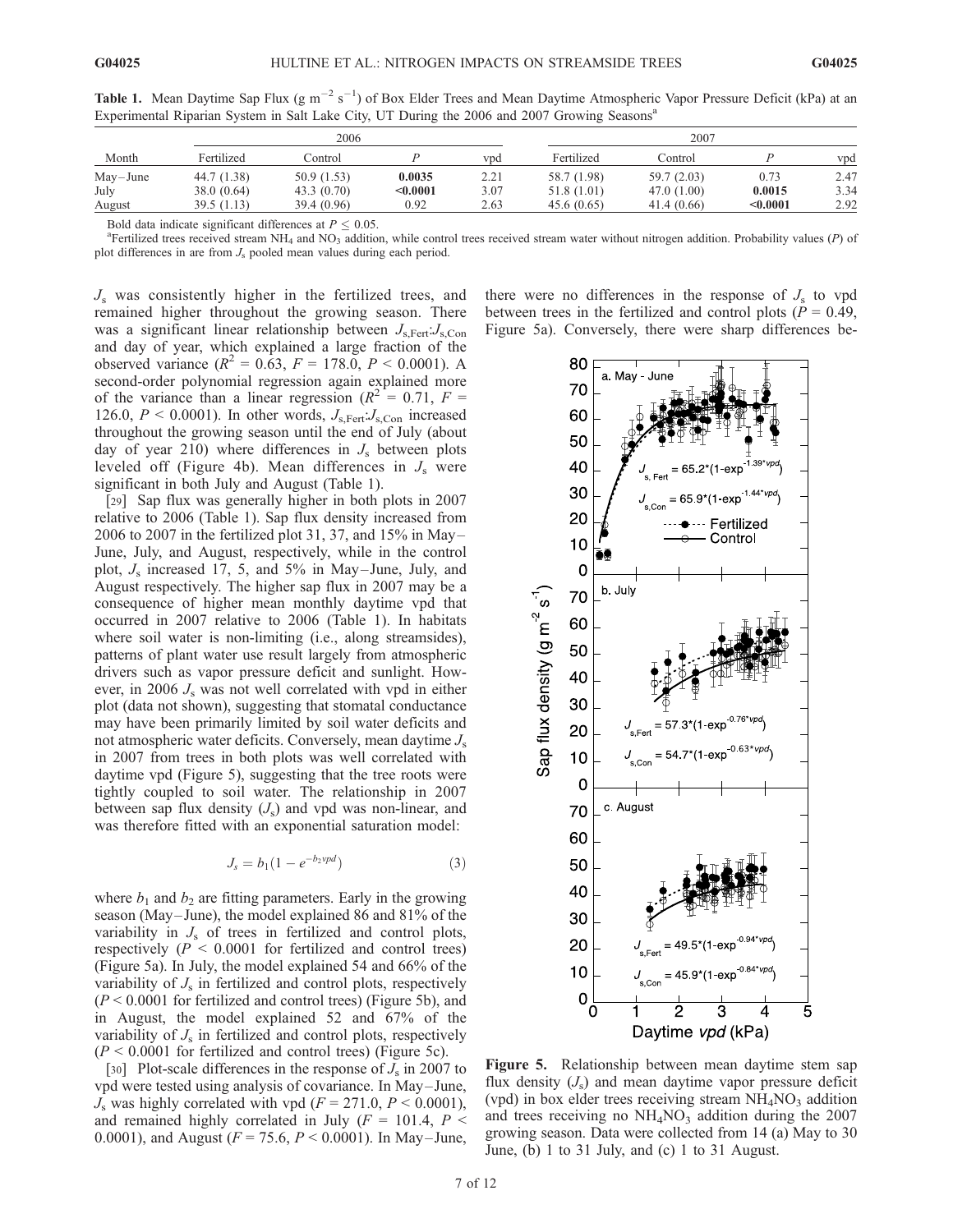

Figure 6. Patterns of leaf carbon isotope ratios ( $\delta^{13}$ C), bulk leaf nitrogen per unit leaf mass ( $N_{\text{mass}}$ ), bulk leaf nitrogen per unit leaf area ( $N_{\text{area}}$ ), and bulk carbon to nitrogen ratios (C:N) of fertilized (solid circles) and control (open circles) box elder trees during the 2006 and 2007 growing seasons at the experimental riparian system near Salt Lake City, UT. Error bars represent  $\pm 1$  standard error of the mean.

tween plots in the response of mean  $J_s$  to vpd in July ( $F =$ 29.6,  $P < 0.0001$ , Figure 5b) and August ( $F = 45.8$ ,  $P <$ 0.0001, Figure 5c). There were no significant interactive effects (plot\*vpd) throughout the 2007 growing season, meaning that despite differences in the absolute response to vpd, the slopes were similar.

# 3.3. Leaf  $\delta^{13}C$ , Leaf Nitrogen, Leaf Area, Relative Growth Rates, and Sap Flux Scaled Transpiration

[31] Bulk leaf  $\delta^{13}$ C was slightly lower (more negative) during both the 2006 and 2007 growing seasons in the fertilized plot compared to the control plot  $(P = 0.0085$  in 2006, and  $P = 0.04$  in 2007, Table 2; Figures 6a and 6b). Mean monthly leaf  $\delta^{13}$ C in the fertilized plot was -27.2  $(0.12)$  and  $-28.4$   $(0.10)$  ‰ in 2006 and 2007, respectively. In the control plot,  $\delta^{13}$ C was  $-26.5$  (SE = 0.14) and  $-27.9$  $(SE = 0.11)$  % in 2006 and 2007, respectively. In 2006, leaf  $\delta^{13}$ C increased (i.e., became more positive) through the growing season ( $P < 0.0001$ , Table 2; Figure 6a), while there was no change through the 2007 growing season ( $P =$ 

Table 2. Probability Values From Repeated Measures (MANOVA) of  $\delta^{13}$ , N<sub>mass</sub>, N<sub>area</sub>, and C:N Ratios of Box Elder Leaves Collected at an Experimental Riparian System in Salt Lake City, UT<sup>a</sup>

| 2006                        | $\delta^{13}C$             | $N_{\rm mass}$             | $N_{\rm area}$             | C:N                        |
|-----------------------------|----------------------------|----------------------------|----------------------------|----------------------------|
| Plot<br>Month<br>Plot*Month | 0.0085<br>< 0.0001<br>0.24 | 0.0047<br>< 0.0001<br>0.09 | 0.0022<br>< 0.0001<br>0.44 | 0.0061<br>< 0.0001<br>0.49 |
| 2007                        |                            |                            |                            |                            |
| Plot                        | 0.04                       | 0.29                       | 0.44                       | 0.55                       |
| Month                       | 0.21                       | < 0.0001                   | 0.46                       | < 0.0001                   |
| Plot*Month                  | 0.11                       | 0.16                       | 0.96                       | 0.33                       |

Bold data indicate significant differences at  $P \leq 0.05$ .

Leaves were collected in May, July, and August of 2006 and 2007.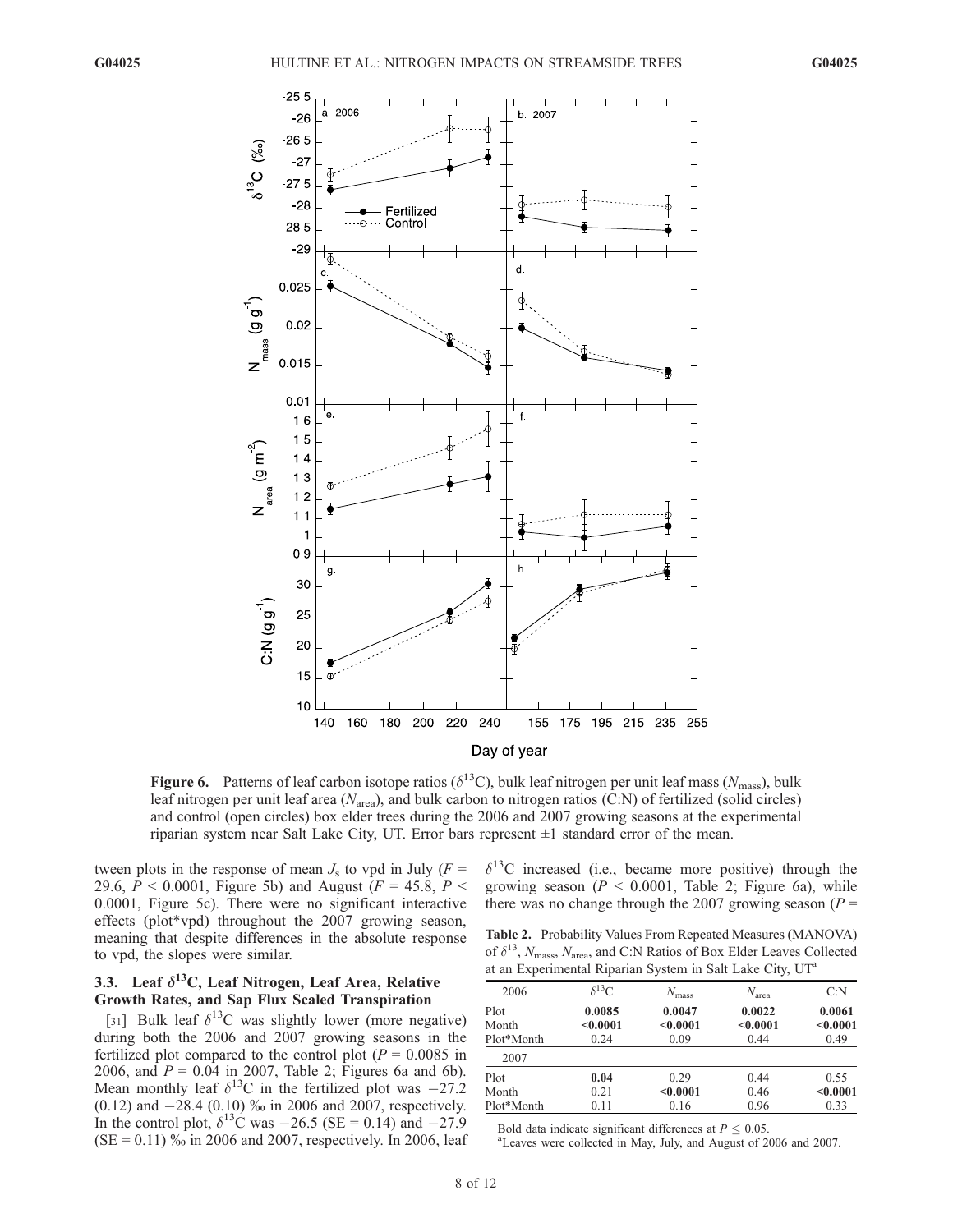

Figure 7. Mean daily transpiration rates scaled from stem sap flux measurements of fertilized (solid bars) and control (open bars) box elder trees during the 2006 and 2007 growing seasons at the experimental riparian system near Salt Lake City, UT. Error bars represent  $\pm 1$  standard error of the mean.

0.21, Table 2; Figure 6b). The lower  $\delta^{13}$ C of both plots in 2007 combined with the observed monthly  $\delta^{13}$ C increase in 2006 suggests that water limitations were more substantial in 2006 and progressed throughout the growing season. There was no plot\*month interaction in either year (Table 2), suggesting that stream nitrogen fertilization had no impact on the relative balance between the supply and demand of  $CO<sub>2</sub>$  at the leaf scale.

[32] At the beginning of the experiment in 2006, leaf nitrogen per unit mass  $(N<sub>mass</sub>)$  and leaf nitrogen per unit area  $(N<sub>area</sub>)$  were higher in the control plot, and remained higher throughout the growing season (Table 2; Figures 6c and 6e). Conversely,  $N_{\text{mass}}$  and  $N_{\text{area}}$  of the fertilized plot increased relative to the control plot in 2007, and differences between plots disappeared (Table 2; Figures 6d and 6f). There was no significant plot\*month interaction in either 2006 or 2007. Mean leaf C:N ratios were lower in the control plot

throughout the 2006 growing season (Figure 6g), while C:N ratios were similar between plots in 2007 (Figure 6h). Again, there were no significant plot\*month interactions in either 2006 or 2007 (Table 2).

[33] At the onset of the experiment, stem diameter of the control trees was significantly larger than in the fertilized trees, and the estimated sapwood area was marginally higher in the control trees relative to the fertilized trees (Table 3). Differences in both stem diameter and sapwood area were maintained after the 2006 and 2007 growing seasons (Table 3), although stem diameter growth was 15% greater in fertilized trees, relative to control trees during the 2007 growing season ( $P = 0.059$ , data not shown). Estimates of sapwood area were combined with  $J<sub>s</sub>$  to calculate mean daily water use for each tree during the 2006 and 2007 growing seasons. Mean daily transpiration of the control trees was 41% higher relative to the fertilized trees during the 2006 growing season ( $F = 5.23$ ,  $P = 0.0297$ , Figure 7). Mean daily transpiration in 2007 remained 22% higher in the control trees relative to the fertilized trees, although differences between plots were no longer significant ( $F =$ 1.34,  $P = 0.26$ ). The control and fertilized trees used, on average, 16.2 (SE = 1.5) and 11.5 (SE = 1.4) l day<sup>-1</sup> , respectively throughout the 2006 growing season, and 25.5  $(SE = 3.0)$  and 20.9  $(SE = 2.7)$  l day<sup>-1</sup>, respectively, during the 2007 growing season.

[34] Leaf area of the control trees was 36% higher than in the fertilized trees at the conclusion of the 2006 growing season ( $P = 0.0238$ , Table 3). Conversely, leaf area of the fertilized trees was only 17% lower than the control trees at the conclusion of the 2007 growing season, and differences between plots were no longer significant (Table 3). There were no statistical differences in either LAI or  $A<sub>1</sub>:A<sub>s</sub>$  between plots throughout the investigation (Table 3). There were no plot differences in either canopy height or radius throughout the experiment (Table 3).

# 4. Discussion

[35] Increases in aquatic nitrogen over the last several decades have caused great concern for the quality and

**Table 3.** Mean Stem Diameter, Sapwood Area  $(A_s)$ , Canopy Height, Canopy Radius, Leaf Area  $(A_1)$ , LAI, and Leaf Area to Sapwood Ration  $(A_1:A_8)$  of Box Elder Trees at the Beginning and Conclusion of the 2006 Growing Season and Conclusion of the 2007 Growing Season in an Experimental Riparian System in Salt Lake City, UT<sup>a</sup>

| Plot           | Stem Diameter (m) | Sapwood Area $(m^2)$ | Canopy Height (m) | Canopy Radius (m) | Leaf Area $(m^2)$ | LAI        | $A_1:A_s$  |
|----------------|-------------------|----------------------|-------------------|-------------------|-------------------|------------|------------|
|                |                   |                      | 2006 (Beginning)  |                   |                   |            |            |
| Fertilized     | 0.067(0.003)      | 0.026(0.002)         | 3.35(0.18)        | 1.13(0.05)        |                   |            |            |
| Control        | 0.075(0.002)      | 0.032(0.002)         | 3.59(0.16)        | 1.24(0.05)        |                   |            |            |
| Р              | 0.0276            | 0.06                 | 0.66              | 0.18              |                   |            |            |
|                |                   |                      | 2006 (Conclusion) |                   |                   |            |            |
| Fertilized     | 0.083(0.004)      | 0.038(0.003)         | 3.86(0.21)        | 1.47(0.06)        | 23.60(2.12)       | 3.77(0.50) | 6360 (457) |
| Control        | 0.095(0.003)      | 0.048(0.002)         | 4.01(0.15)        | 1.59(0.07)        | 32.09(3.21)       | 4.07(0.35) | 6612 (443) |
| $\overline{P}$ | 0.0097            | 0.0193               | 0.66              | 0.18              | 0.0238            | 0.62       | 0.64       |
|                |                   |                      | 2007 (Conclusion) |                   |                   |            |            |
| Fertilized     | 0.098(0.005)      | 0.051(0.004)         | 4.21(0.21)        | 1.65(0.06)        | 27.97(2.39)       | 3.40(0.32) | 5645 (436) |
| Control        | 0.110(0.003)      | 0.060(0.003)         | 4.34(0.18)        | 1.75(0.06)        | 33.56 (3.97)      | 3.44(0.27) | 5392 (447) |
| P              | 0.0436            | 0.06                 | 0.59              | 0.18              | 0.24              | 0.89       | 0.59       |

Bold data indicate significant differences at  $P \leq 0.05$ .

<sup>a</sup>Fertilized trees (n = 17) received stream water plus NH<sub>4</sub>NO<sub>3</sub>, while control trees (n = 16) received stream water without nitrogen addition. Numbers in parenthesis are the standard errors of the means.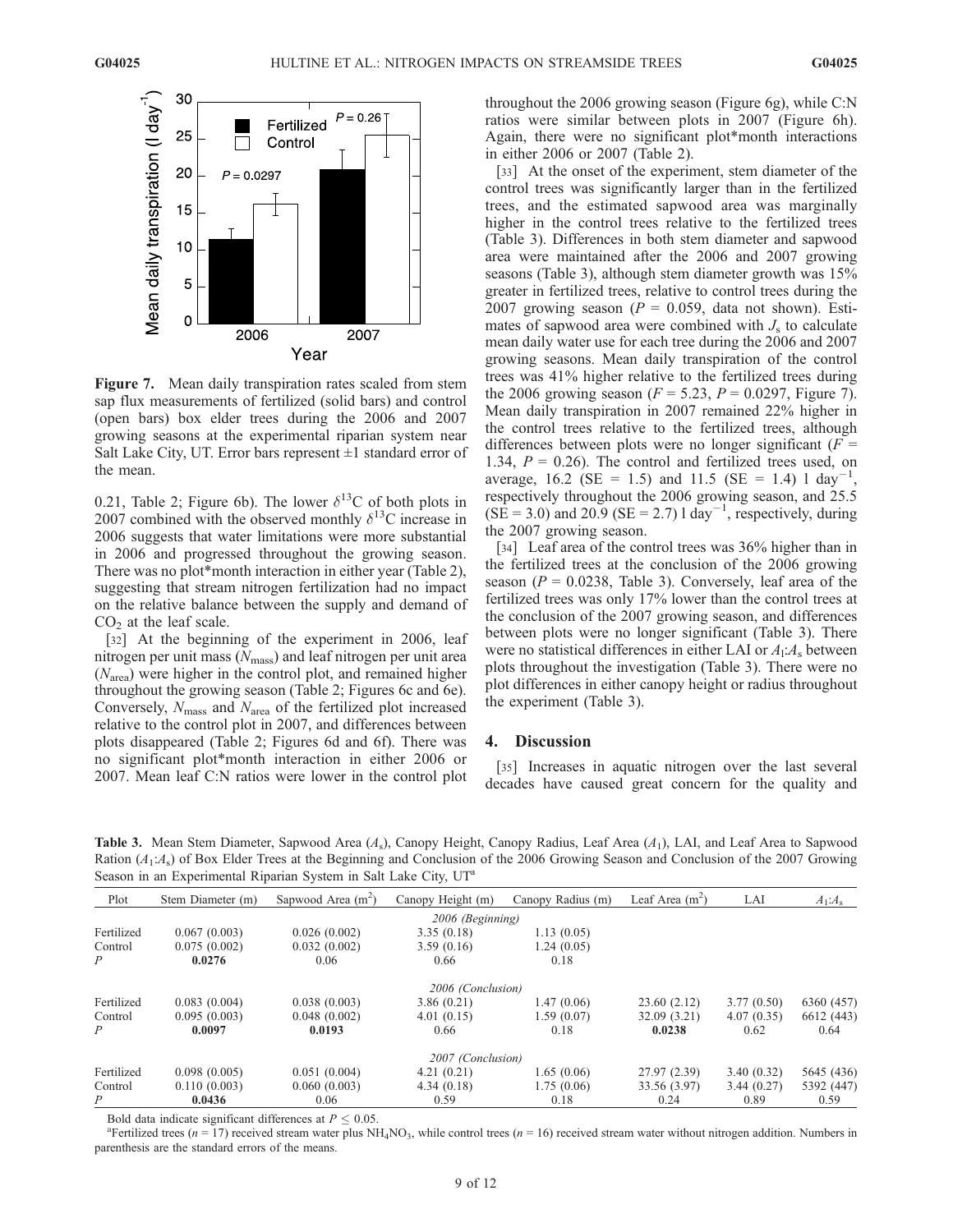function of stream ecosystems [Pimental, 1993]. In the United States, for example, agriculture, industrialization and urban expansion have resulted in a doubling of nitrogen inputs into streams over the last 40 years [Howarth et al., 2002]. Although negative impacts on aquatic ecosystems and water quality have been well documented [Wigington et al., 1996a, 1996b; Rabalais et al., 2002; Wellington and Driscoll, 2004], there is considerable uncertainty of stream nitrogen loading impacts on the terrestrial component of riparian ecosystems. This uncertainty is partially a function of large spatial and temporal variations in confounding factors such as streamflow, geomorphology, plant community structure and anthropogenic land use. The artificial riparian stream system allowed us to control for confounding variables and test for feedbacks of stream nitrogen inputs on important riparian ecosystem processes. In the present study, we focused on feedbacks of DIN on water use and productivity of a dominant riparian tree species: box elder (A. negundo), while highlighting potential whole ecosystem feedbacks on water and nitrogen cycling.

[36] Sap flux density increased in fertilized trees relative to trees that received no DIN amendments throughout both the 2006 and 2007 growing seasons. In 2006, the relative differences in  $J<sub>s</sub>$  were fairly ambiguous, and increases in  $J_{\rm s, Fert}$ : $J_{\rm s, Con}$  were not detected until near the end of the growing season. One possible explanation for the lagged response to stream fertilization is that water may have still been limiting throughout much of the 2006 growing season. If only a small portion of the root systems were in contact with soil water in and around the stream channels, water use patterns and productivity would be limiting in what is otherwise an arid environment. In other words, the root distribution patterns may not have adjusted to the stream channel that was only constructed a few months prior to the experiment. This is supported by the lower mean daytime sap flux in 2006 compared to 2007, despite similarities in streamflow rate and volumetric soil moisture (data not shown) between years. Moreover,  $J_s$  in 2006 was not at all correlated with atmospheric vpd, as would be expected in systems where soil water is not limiting. These data suggest that the riparian trees may have required a full growing season to equilibrate with the artificial stream system.

[37] In 2007, there was a 30%  $(0.4\% \text{ day}^{-1})$  increase in  $J_{\rm s.Fert}$ : $J_{\rm s.Con}$  from mid May through mid August. Whether these relative changes in  $J_s$  reflect scalable changes in ET and the water cycle is an open question. Changes in ET from riparian vegetation do, in some cases, impact the water cycle of riparian systems [Bosch and Hewlett, 1982; Calder, 1990; Zhang et al., 2001; Huxman et al., 2005; Hultine et al., 2007]. In the present study, the total decline in streamflow in each plot, measured periodically as the total daily inflow minus the total daily outflow (measured by capturing the outflow of water over one minute sequences), ranged from  $550-650$  l per day, or about  $3\%$  of the total daily input. Total daily tree water use per plot during the 2007 growing season typically ranged from 300 to 500  $1(18-31)$ l per tree), or about 55 to 75% of estimated stream water depletions. These values represent a fairly small component of the total water budget. However, larger and denser stands along much longer stream reaches have the potential to remove a significantly larger proportion of stream water. For example, stream discharge at the mouth of Red Butte Canyon (directly above the growth site) declined diurnally by an average of 8% per day during the 2004 growing season, while ET rates from streamside vegetation averaged about 9% of stream discharge [Hultine et al., 2007]. Dahm et al. [2002] estimated that riparian vegetation removed 20– 33% of total estimated depletions along the Rio Grande River in New Mexico. Therefore, if ET does increase in response to stream DIN concentrations, it is plausible that large inputs of N from human activities could have unintended impacts on ecohydrological processes such as streamflow and groundwater recharge.

[38] Water transport through plants is generally proportional to growth rate and productivity [Enquist, 2002]. Consequently, the higher  $J_s$  in fertilized trees in 2007 could result in higher relative growth rates, and more leaf litter returning to the soils than in the control trees. In 2007, relative stem diameter growth was higher and leaf area increased in the fertilized trees compared to the control trees. A higher relative growth rate and higher gross primary productivity of streamside vegetation may result in a positive feedback toward greater uptake and retention of stream NO<sub>3</sub>. On the other hand, enhanced DIN may ultimately result in a reduction in the ratio of absorbing root area to leaf area  $(A_r:A_l)$  [*Ewers et al.*, 2000]. A lower  $A_r:A_l$ . would have a negative feedback on relative growth rates (RGR), fitness, and survival of streamside vegetation if increased DIN in stream water were met with reduced streamflow (i.e., reduced plant water availability) that often occurs in watersheds that are heavily impacted by anthropogenic land use.

[39] Dissolved inorganic nitrogen in stream water has the potential to impact the amount and quality of leaf litter that returns to the soil [Dodds et al., 2004]. Enhanced LAI from fertilization would result in a larger pool of easily decomposable plant litter (i.e., leaves). Nevertheless, elevated stream DIN concentrations apparently did not result in higher LAI values in the present study. Alternatively, stream DIN could improve litter quality of streamside vegetation if leaf N content increased and/or leaf C:N decreased. In the present study, leaf N content was higher and leaf C:N was lower in the control plot compared to the fertilized plot at the onset of the experiment. However, differences in these parameters were not maintained in the second year of the study as leaf N of the fertilized plot increased and C:N decreased relative to the control plot. A reduction of C:N ratios of organic matter that enters the terrestrial system as detritus could increase rates of nitrogen mineralization [Aber and Mellilo, 1980; McClaugherty et al., 1985; Dodds et al., 2004]. Therefore enhanced stream DIN concentrations could result in a positive feedback of greater nitrogen availability through enhanced mineralization of organic N provided by the terrestrial system [Schade et al., 2002].

[40] The proportion of plant nitrogen that is acquired from stream DIN is strongly correlated to the amount of plantavailable nitrogen that is already in the ecosystem [Schade et al., 2002]. Amounts of total N in study soils were low, but relatively large amounts of inorganic nitrogen could have been present from two potential sources: mineralization from organic matter in the soil or inorganic N from atmospheric deposition. Given that total N contents were low and the riparian system was built on fill material without a noticeable organic layer, it is unlikely that the system was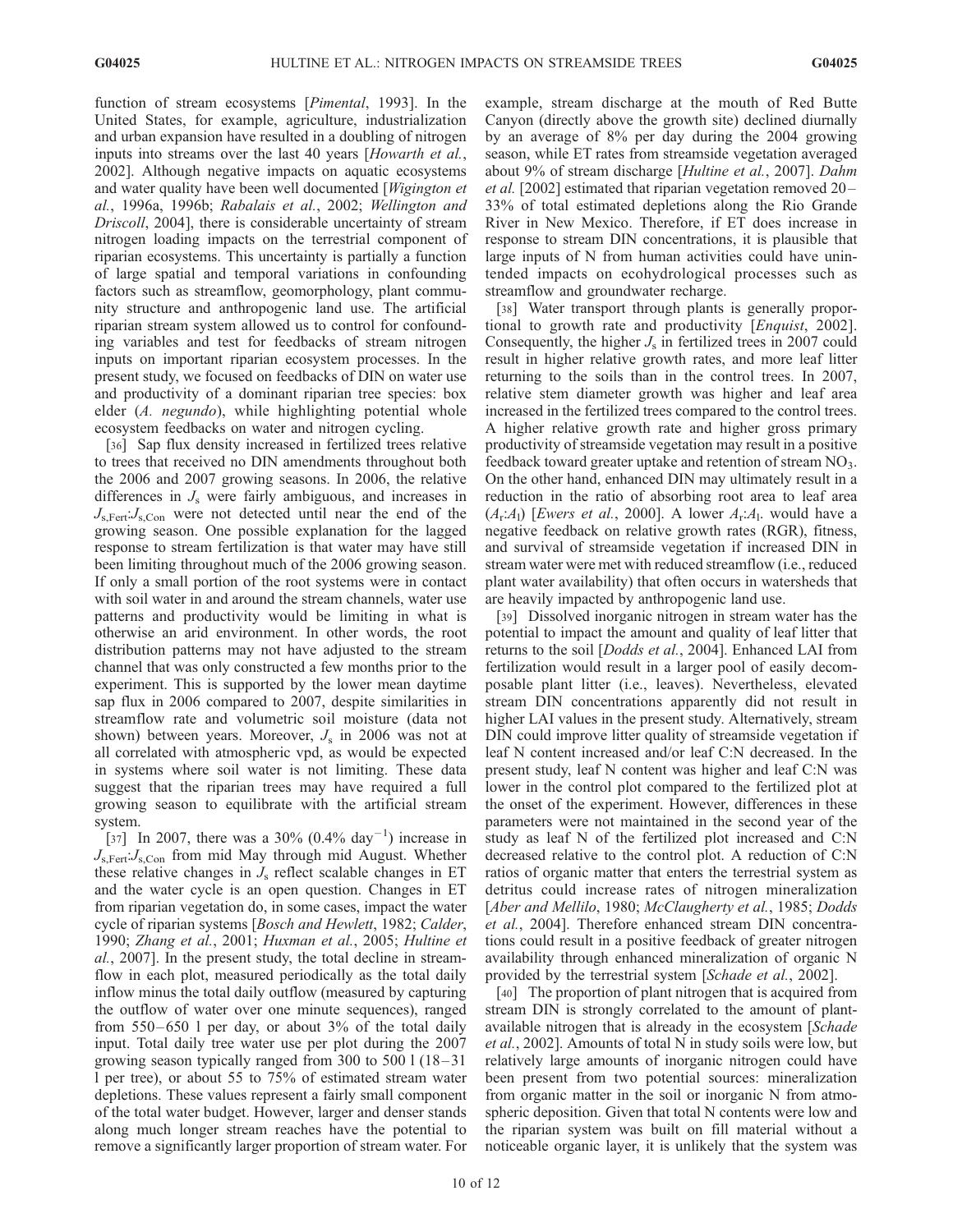high in available N from organic material. Likewise, concentrations of atmospheric N in the western United States are generally low [Fenn et al., 2003]. However, some aquatic and terrestrial plant and microbial communities have been significantly altered by N deposition [*Williams et al.*, 1996; Fenn and Poth, 1999; Egerton-Warburton and Allen, 2000], especially near expanding metropolitan areas such as Salt Lake City [Fenn et al., 2003]. If plant available N was enhanced by atmospheric deposition, then tree uptake of stream N may have been constrained relative to habitats that occur in non-urbanized locations.

[41] Leaf  $\delta^{15}N$  values strongly suggest that the box elder trees were in fact acquiring DIN from stream water. In year two (2007) of the present study, we added a  $^{15}$ N tracer to the stream DIN to determine if the box elder trees were acquiring DIN from the stream. The isotope tracer raised the  $\delta^{15}N$  of stream fertilizer from  $-0.2%$  to approximately 200‰, while leaf  $\delta^{15}N$  showed a significant, but much smaller increase of about 2% relative to trees in the control plot. The small increase in leaf  $\delta^{15}N$ , relative to the tracer, makes it uncertain how much stream DIN contributed to the nitrogen balance of the trees. One consideration is that the system may have been saturated with nitrogen from stream fertilization during the 2006 growing season. Another important consideration is that there may have been discrimination against the heavier  $15N$  during uptake of NO<sub>3</sub>. In environments where external pools of  $NO<sub>3</sub>$  are high relative to demand, discrimination may reach 20% during plant uptake [Evans, 2001]. Moreover, fractionation of N may also occur during the uptake and translocation of N from mycorrhizal symbionts [Högberg, 1997]. Given the observed relative change in water use patterns between plots, it appears likely that the elevated stream DIN did provide a measurable source of nitrogen to the box elder trees.

## 5. Conclusions and Implications

[42] Although many investigations have addressed ecosystem responses to fertilization, very few investigations have focused on riparian ecosystem responses to elevated stream DIN concentrations. Information on ecosystem-scale responses to stream N loading is largely absent, partially because of the difficulty in controlling for confounding variables in time and space. The construction and utilization of artificial riparian stream systems, such as the one described here, allows for relatively large-scale manipulations, while reducing large spatial and temporal variation (although pseudo-replication is still an inevitable consequence of single-plot manipulations). In the present study, increases in tree sap flux rates and changes in leaf chemistry were related to enhanced DIN. Increases in above-ground RGR and leaf area were also detected, although these changes were small and may require longer study periods than two growing seasons to monitor. Results from this investigation indicate that substantial inputs of inorganic nitrogen into stream systems may have significant feedbacks on the function of streamside vegetation. Potential feedbacks include higher rates of water loss, enhanced primary productivity, greater relative allocation of resources to above-ground tissues (i.e., reduced root surface area to leaf area ratios), and reduced drought tolerance. Functional plant responses to elevated stream nitrogen could have

measurable impacts on several ecohydrological processes including among many others: evapotranspiration, streamflow, net ecosystem productivity, and nitrogen cycling in both terrestrial and aquatic environments.

[43] As global inputs of anthropogenic DIN into stream systems continue to escalate, an improved understanding of ecosystem-scale feedbacks of stream N loading will progressively take on an added importance. The construction and utilization of experimental riparian stream systems provide researchers with the framework to investigate these important issues over large temporal scales. Currently, our research at the experimental stream system described here is focusing on stream DIN impacts on whole ecosystem water balance, soil respiration and plant respiration, whole plant carbon balance, plant community ecology, and litter quality. Future research will address combined impacts of global change induced alteration of streamflow and stream DIN concentrations on whole ecosystem water, carbon, and nitrogen cycling.

[44] **Acknowledgments.** The authors would like to thank S. Bush, L. Chesson, T. Domingues, A. Guercio, J. Howa, J. Hurley, K. B. Milne, K. M. Milne, B. Newson, S. Patrickson, K. Sohm, A. West, and J. West for technical assistance during construction of the experimental stream system. They also thank W. Ike for assistance during data collection. Special thanks goes to D. Hudson for his outstanding work with the backhoe. This research was partially supported by the A. W. Mellon Foundation.

#### References

- Aber, J. D., and J. M. Mellilo (1980), Litter decomposition: Measuring relative contributions of organic matter and nitrogen to forest soils, Can. J. Bot., 58, 416-421.
- Belnap, J., J. R. Welter, N. B. Grimm, N. Barger, and J. A. Ludwig (2005), Linkages between microbial and hydrologic processes in arid and semiarid watersheds, Ecology, 86, 298-307.
- Bosch, J. H., and J. D. Hewlett (1982), A review of catchment experiments to determine the effect of vegetation changes and water yield and evapotranspiration, *J. Hydrol.*,  $55, 3-23$ .
- Calder, I. R. (1990), Evaporation in the Uplands, John Wiley, New York. Dahm, C. N., J. R. Cleverly, J. E. Allred Coonrod, J. R. Thibault, D. E.
- McDonnell, and D. J. Gilroy (2002), Evapotranspiration at the land/water interface in a semi-arid drainage basin, Freshwater Biol., 47, 831 – 843.
- Dodds, W. K., et al. (2004), Carbon and nitrogen stoichiometry and nitrogen cycling rates in streams, Oecologia, 140, 458-467.
- Egerton-Warburton, L. M., and E. B. Allen (2000), Shifts in arbuscular mycorrhizal communities along an anthropogenic nitrogen deposition
- gradient, *Ecol. Appl.*, 10, 484–496.<br>Ehleringer, J. R. (1991), <sup>13</sup>C/<sup>12</sup>C fractionation and its utility in terrestrial plant studies, in Carbon Isotope Techniques, edited by D. C. Coleman and B. Fry, pp. 187 – 200, Academic, New York.
- Enquist, B. J. (2002), Universal scaling in tree and vascular plant allometry: Toward a general quantitative theory linking plant form and function from cells to ecosystems, *Tree Physiol.*, 22, 1045–1064.
- Evans, R. D. (2001), Physiological mechanisms influencing plant nitrogen isotope composition, Trends Plant Sci., 6, 121 – 126.
- Ewers, B. E., R. Oren, T. J. Albaugh, and P. M. Dougherty (1999), Carryover effects of water and nutrient supply on water use of Pinus taeda, Ecol. Appl., 9, 513 – 525.
- Ewers, B. E., R. Oren, and J. S. Sperry (2000), Influence of nutrient versus water supply on hydraulic architecture and water balance in Pinus taeda, Plant Cell Environ., 23, 1055 – 1066.
- Ewers, B. E., R. Oren, N. Phillips, M. Strömgren, and S. Linder (2001), Mean canopy stomatal conductance responses to water and nutrient availabilities in Picea abies and Pinus taeda, Tree Physiol., 21,  $841 - 850.$
- Fenn, M. E., and M. A. Poth (1999), Temporal and spatial trends in streamwater nitrate concentrations in the San Bernardino Mountains, southern California, J. Environ. Qual., 28, 822 – 836.
- Fenn, M. E., et al. (2003), Ecological effects of nitrogen deposition in the western United States, BioScience, 53, 404 – 420.
- Ferreira, V., V. Gulis, and M. A. S. Graca (2006), Whole-stream nitrate addition affects litter decomposition and associated fungi but not invertebrates, Oecologia, 149, 718 – 729.